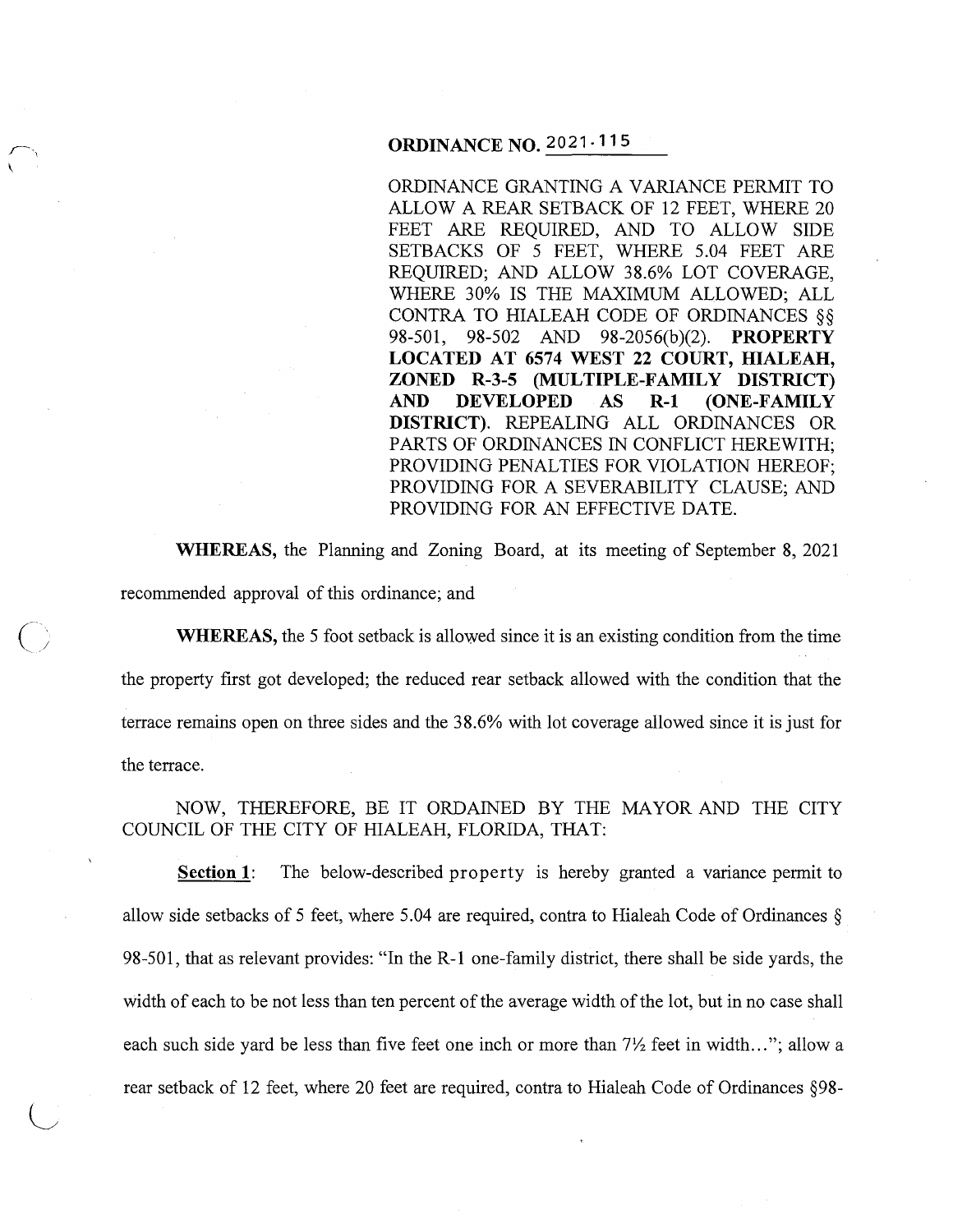502, that as relevant provides: " ... In the R-1 one-family district ... a rear yard of a minimum depth of 20 feet to a rear lot line or front of accessory building..."; and allow 38.6% lot coverage, where 30% is the maximum allowed, contra to Hialeah Code of Ordinances § 98.2056(b)(2) that provides: "A maximum of 30 percent of the net residential land area may be covered with or occupied by the principal residential structure."; the 5 foot setback is allowed since it is an existing condition from the time the property first got developed; the reduced rear setback allowed with the condition that the terrace remains open on three sides, and the 38.6% lot coverage allowed since it is just for the terrace. Property located at 6574 West 22 Court, Hialeah, zoned R-3-5 (Multiple-Family District), and developed as R-1 (One-Family District) and legally described as follows:

> Lot 9 Block 8, of THIRD ADDITION TO BARACOA, according to the Plat thereof, as recorded in Plat Book 132, at Page 78, of the Public Records of Miami-Dade County, Florida

## **<u>Section 2:</u>** Repeal of Ordinances in Conflict.

All ordinances or parts of ordinances in conflict herewith are hereby repealed to the extent of such conflict.

#### **Section 3: Penalties.**

Every person violating any provision of the Code or any ordinance, rule or regulation adopted or issued in pursuance thereof shall be assessed a civil penalty not to exceed \$500.00 within the discretion of the court or administrative tribunal having jurisdiction. Each act of violation and each day upon which any such violation shall occur shall constitute a separate offense. In addition to the penalty prescribed above, the city may pursue other remedies such as abatement of nuisance, injunctive relief, administrative adjudication and revocation of licenses or permits.